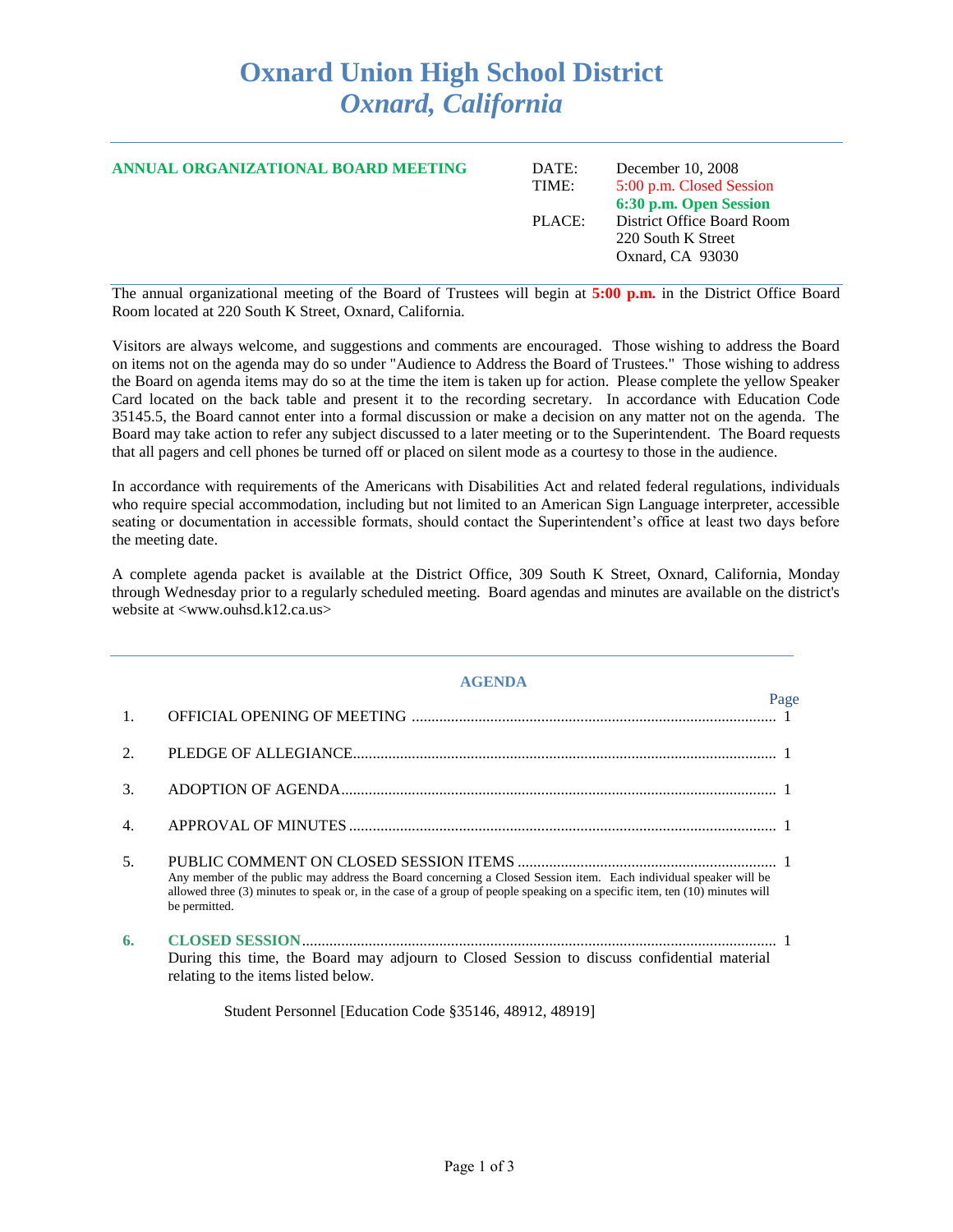## **Oxnard Union High School District** *Oxnard, California*

|     | December 10, 2008 | <b>Board Meeting Agenda</b>                                                                                                                                                                                                                                                                                                                                                                                                                                                                                                                                              |      |
|-----|-------------------|--------------------------------------------------------------------------------------------------------------------------------------------------------------------------------------------------------------------------------------------------------------------------------------------------------------------------------------------------------------------------------------------------------------------------------------------------------------------------------------------------------------------------------------------------------------------------|------|
|     |                   |                                                                                                                                                                                                                                                                                                                                                                                                                                                                                                                                                                          | Page |
| 7.  |                   | $(6:30 p.m. - Time Approximate)$                                                                                                                                                                                                                                                                                                                                                                                                                                                                                                                                         |      |
| 8.  |                   |                                                                                                                                                                                                                                                                                                                                                                                                                                                                                                                                                                          |      |
|     | A.                | Oath of Office                                                                                                                                                                                                                                                                                                                                                                                                                                                                                                                                                           |      |
|     | <b>B.</b>         | Election of Officers, 2009                                                                                                                                                                                                                                                                                                                                                                                                                                                                                                                                               |      |
|     | C.                | Appointment of Representative to Vote in Election for Members of the County<br>Committee on School District Organization                                                                                                                                                                                                                                                                                                                                                                                                                                                 |      |
|     | D.<br>Ε.          | Appointment of Secretary to the Governing Board<br>Approval of OUHSD Board Meeting Dates and Venues, 2009                                                                                                                                                                                                                                                                                                                                                                                                                                                                |      |
| 9.  |                   | Oxnard Union High School District and Oxnard Federation of Teachers and School Employees<br>(OFTSE) - Initial Contract Proposals<br>Classified Unit<br>➤<br>➤<br>Paraeducator Unit                                                                                                                                                                                                                                                                                                                                                                                       |      |
| 10. |                   | Those persons wishing to address the Board may do so at this time by completing a yellow Speaker Card, located on the back<br>table, and presenting it to the recording secretary. Please address your comments to the Board President. Individual<br>presentations are limited to three (3) minutes each, or in the case of a group of people speaking on a specific items, ten (10)<br>minutes will be permitted. Please refer to the complete text of Oxnard Union High School District Board Policy 910:<br>Procedures for Communicating with the Board of Trustees. |      |
| 11. |                   | <b>SUPERINTENDENT'S REPORTS</b>                                                                                                                                                                                                                                                                                                                                                                                                                                                                                                                                          |      |
|     | A.                |                                                                                                                                                                                                                                                                                                                                                                                                                                                                                                                                                                          |      |
|     | <b>B.</b>         |                                                                                                                                                                                                                                                                                                                                                                                                                                                                                                                                                                          |      |
| 12. |                   | <b>CONSENT CALENDAR</b>                                                                                                                                                                                                                                                                                                                                                                                                                                                                                                                                                  |      |
|     | A.                |                                                                                                                                                                                                                                                                                                                                                                                                                                                                                                                                                                          |      |
|     | <b>B.</b>         | Consideration of Approval of Student Expulsion by Recommendation of the                                                                                                                                                                                                                                                                                                                                                                                                                                                                                                  |      |
|     | C.                | Consideration of Approval of Student Expulsion by Voluntary Agreement of the School<br>Principal, the Student, and the Students' Parent/Guardian, as per Board Policy 5144,                                                                                                                                                                                                                                                                                                                                                                                              |      |
|     | D.                | Consideration of Approval of Non-Public School Placement for Student Case Numbers                                                                                                                                                                                                                                                                                                                                                                                                                                                                                        |      |
|     |                   | Sixteen to Eighteen, 08-09, According to the Recommendation of the Students' IEP                                                                                                                                                                                                                                                                                                                                                                                                                                                                                         |      |
|     |                   |                                                                                                                                                                                                                                                                                                                                                                                                                                                                                                                                                                          |      |
|     | E.                | Consideration of Approval of ACHS Trip Request for 20 Students and Two (2)<br>Chaperones to Attend German American Partnership Program (GAPP) in Detmold,<br>Germany, June 8 to June 29, 2009, With Five (5) Days Loss of Instructional Time  4                                                                                                                                                                                                                                                                                                                          |      |
|     | F.                |                                                                                                                                                                                                                                                                                                                                                                                                                                                                                                                                                                          |      |
|     | G.                | Consideration of Approval of Change of Rate of Mileage Reimbursement to Equal IRS                                                                                                                                                                                                                                                                                                                                                                                                                                                                                        |      |
|     | H.                | Consideration of Approval of Agreement between Department of General Services and                                                                                                                                                                                                                                                                                                                                                                                                                                                                                        |      |
|     | I.                | Consideration of Adoption of Resolution 08-38 for Establishment of Employer Paid                                                                                                                                                                                                                                                                                                                                                                                                                                                                                         |      |
|     | J.                | Consideration of Renewal of Agreement for Special Services with Atkinson, Andelson, Loya,                                                                                                                                                                                                                                                                                                                                                                                                                                                                                |      |
|     | K.                |                                                                                                                                                                                                                                                                                                                                                                                                                                                                                                                                                                          |      |
|     | L.                |                                                                                                                                                                                                                                                                                                                                                                                                                                                                                                                                                                          |      |
|     | M.                |                                                                                                                                                                                                                                                                                                                                                                                                                                                                                                                                                                          |      |